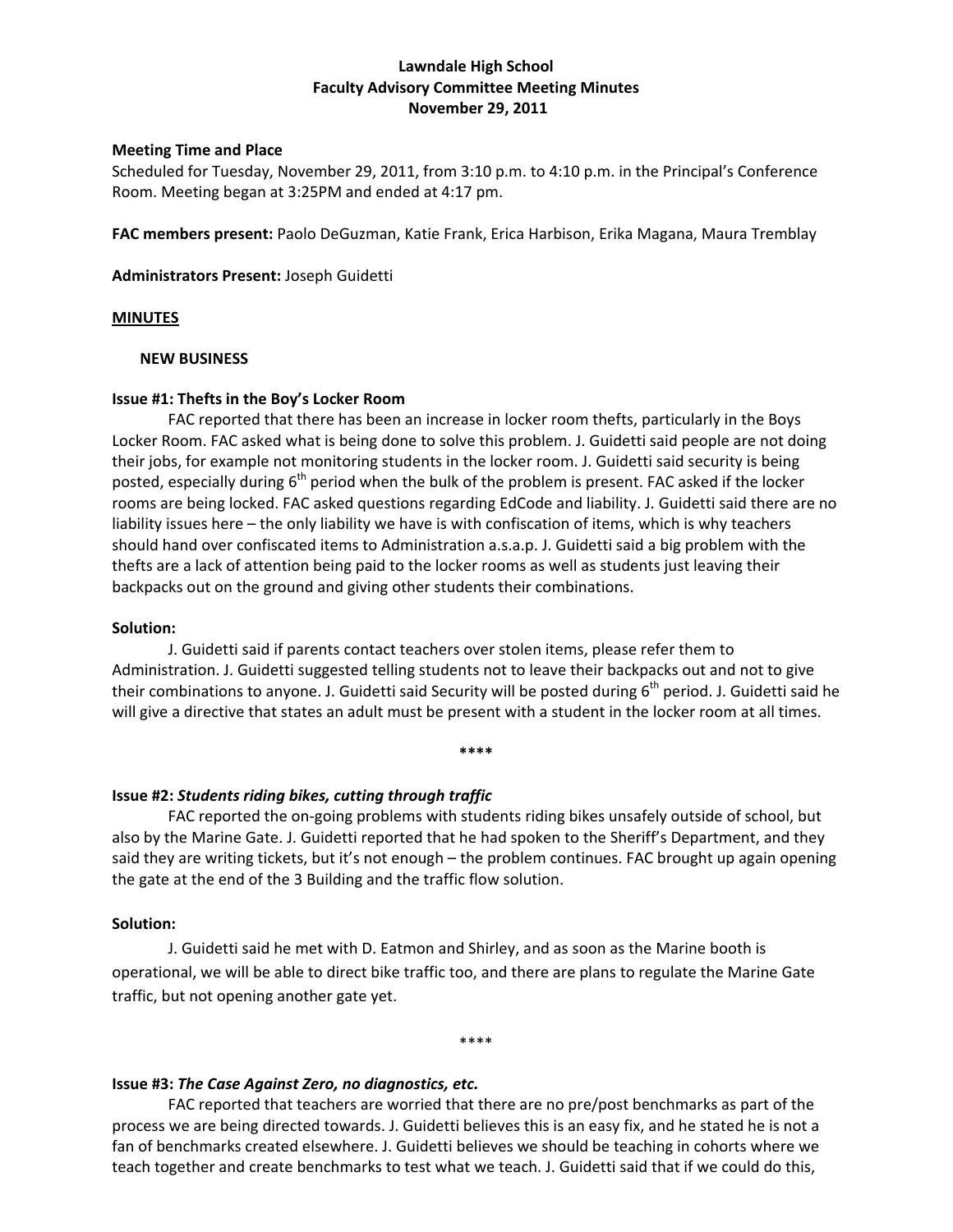### FAC Minutes (November 29, 2011)

there would be no need for Action Learning. FAC asked for a solution to the benchmark question. J. Guidetti said we need some people outside of the classroom for at least three periods a day like Instructional Coaches, Project Managers, etc. J. Guidetti said we need a grass roots‐like origination; the more teachers that step up and do it the better. J. Guidetti asked FAC what we need. FAC responded that in order to get on board with J. Guidetti's plan and get the work done, teachers need time and to get paid for their work. J. Guidetti said the money is there (available), and he is speaking with R. Hacker (new Assistant Superintendent of Business Services) about paying teachers for this work. In regard to the Case Against Zero, J. Guidetti said teachers cannot put "Incomplete" on report cards. FAC reported that District expectations are unclear.

#### **Solution:**

J. Guidetti said we need to think about the District vision in regards to grading: How can we grade more equitably, and what goes into the grades we give?

\*\*\*\*

### **Issue #4:** *Bathrooms not being taken care of*

FAC reported that some of the bathrooms are still not being cleaned and/or stocked with supplies. FAC questioned whether it is a violation of EdCode. FAC reported that stall doors don't shut on stalls in the new L‐Building Girls bathrooms, and there are huge gaps where users can be seen. Also, students seem to be throwing rolls of toilet paper in toilets. FAC also reported that there are still no hooks on the stall doors, despite this issue being brought up during FAC last year and J. Guidetti saying he would have them installed.

### **Solution:**

J. Guidetti said he just brought this issue up to R. Hacker, but he will bring it up again as well as the new issues reported to him.

**\*\*\*\***

### **Issue #5:** *New Associate Principal's Role*

FAC reported that teachers are still unclear about the new Associate Principal's role at Lawndale. J. Guidetti said teachers were given an updated list of the Administrator's Roles. FAC reported that the new AP just showed up, and despite the list things are still a little unclear.

#### **Solution:**

J. Guidetti said responsibilities have been delegated to the new AP (see list), but ultimately issues go to the original Administration team.

**\*\*\*\***

#### **Issue #6:** *Administration random presence*

FAC reported that staff would like more random Administration presence, particularly in classrooms. FAC asked how Administration is supporting those who need support. FAC reported that the concern with DII is that it's just a band aide for some teachers, and that with the Focus Walks, teachers who may not be as effective are putting on a one-day show. J. Guidetti said we would be surprised at how little checking for understanding there is. J. Guidetti said the Focus Walk lesson should not be for show – it needs to be a roadmap. FAC reported that Administration needs to make sure teachers are feeling supported, that the Focus Walks/other observations should be helpful and not seen as a "Gotcha!" FAC reported that some teachers are overwhelmed with the amount of visitors to their classroom on Focus Walk days, and concern that teachers may feel targeted (negatively or positively). J. Guidetti said the Focus Walks are teacher‐led; Administrators ask where the teachers on the Focus Walk want to go. J. Guidetti said the Focus Walks are for teachers to see other teachers in action.